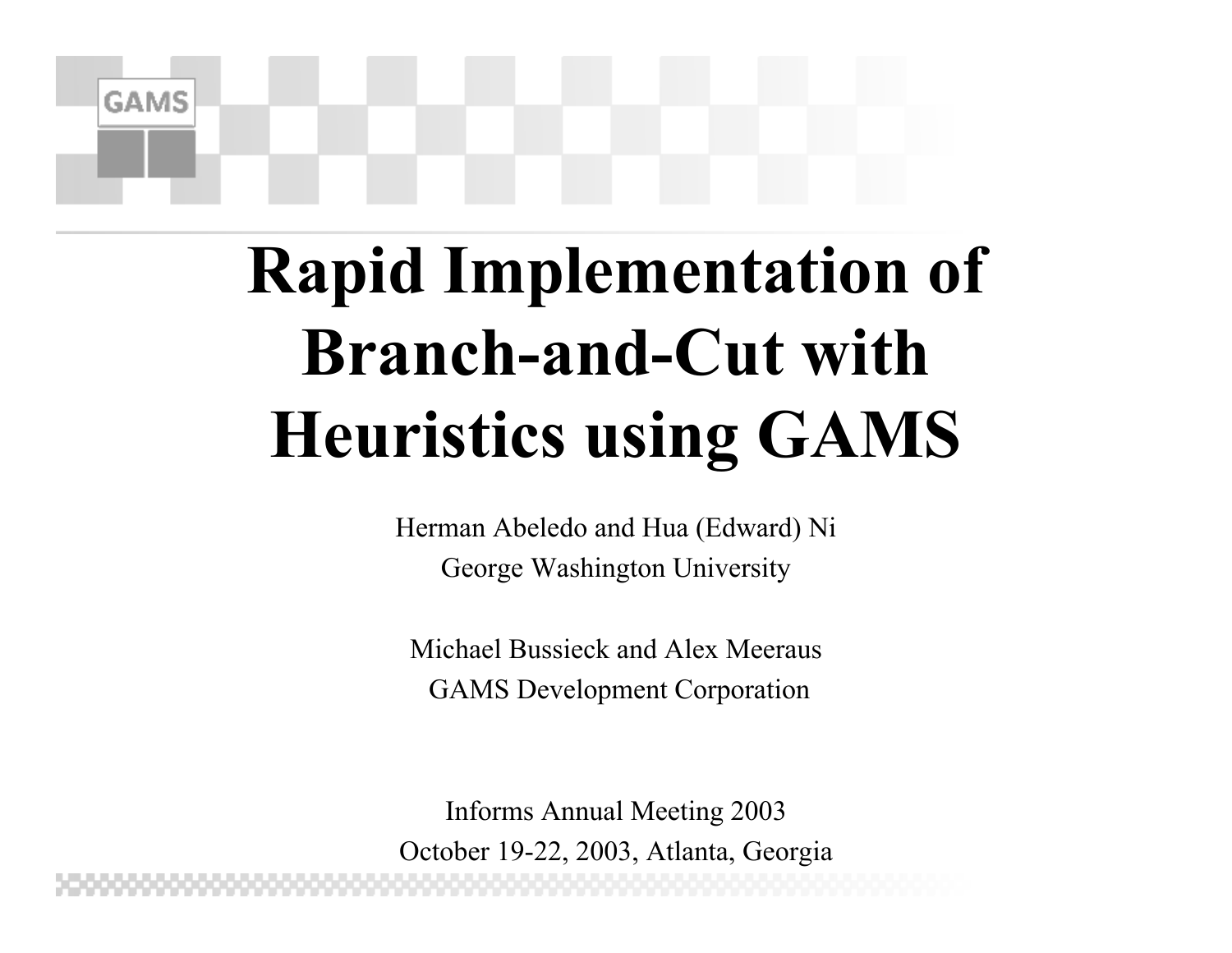# **Branch-and-Cut**

- •• Branch-and-cut is an established algorithm to improve the branch-and-bound search.
- •• Implementation facilities:

- MIP solver callback functions (e.g. CPLEX, XPRESS)
- Branch-and-cut framework (e.g. ABACUS, SYMPHONY, COIN BCP)
- • Heuristic algorithms can help branch-andbound search by strong pruning.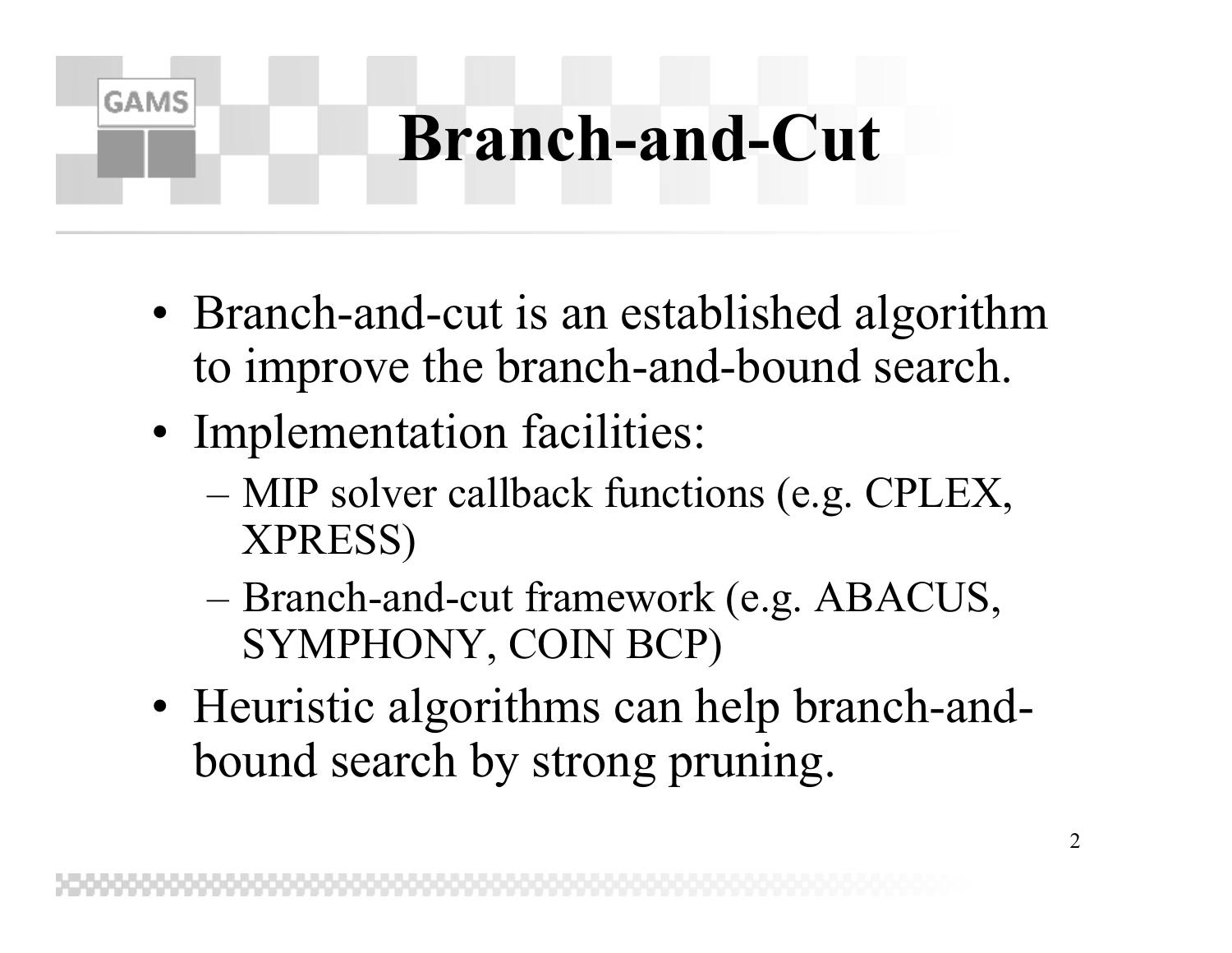### **GAMS Convergence – Pipeline Design**

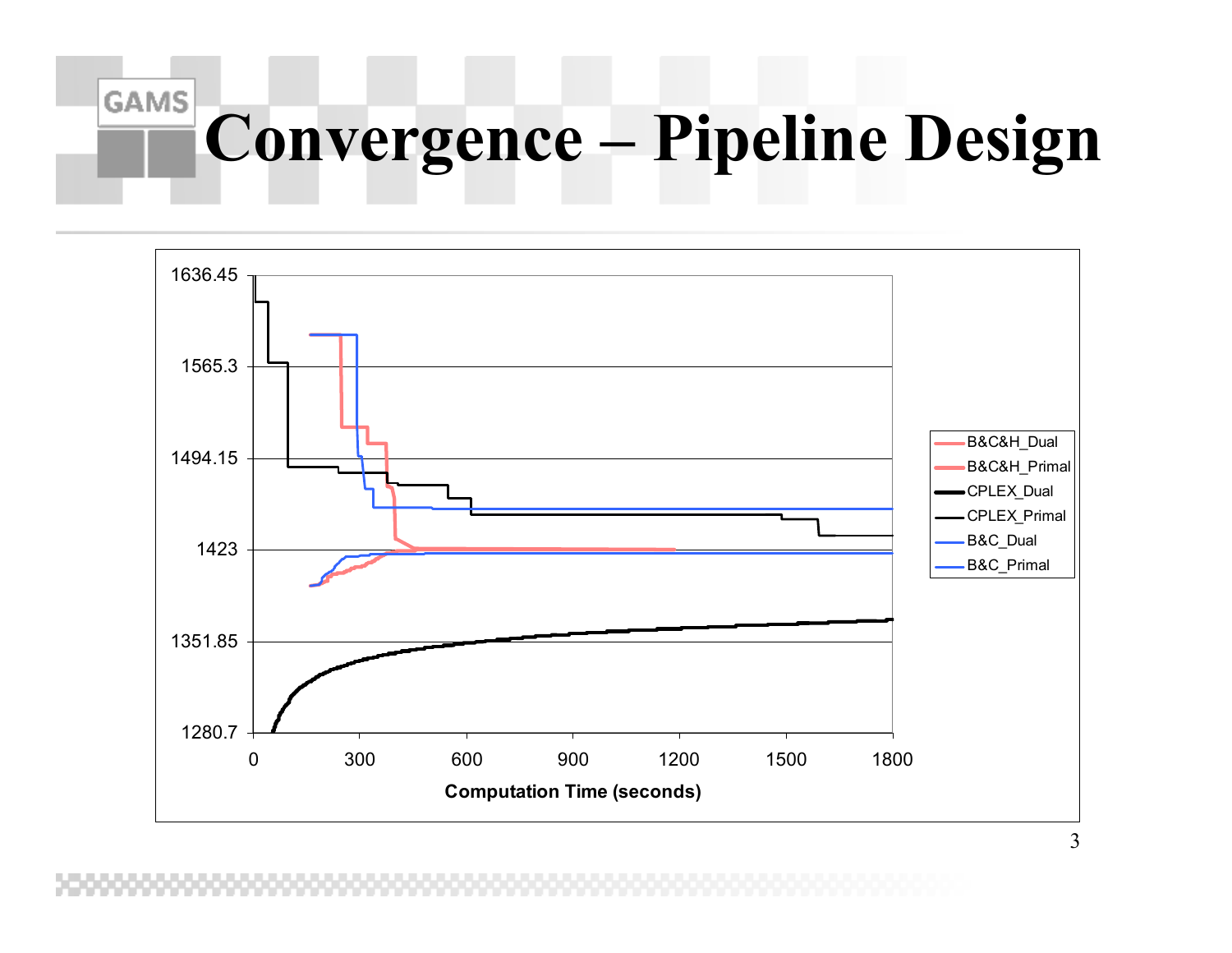# **Knowledge Requirements**

- •• IT knowledge (programming in C/C++, JAVA, Solver APIs)
- •• Mathematical programming knowledge
- •• Application specific knowledge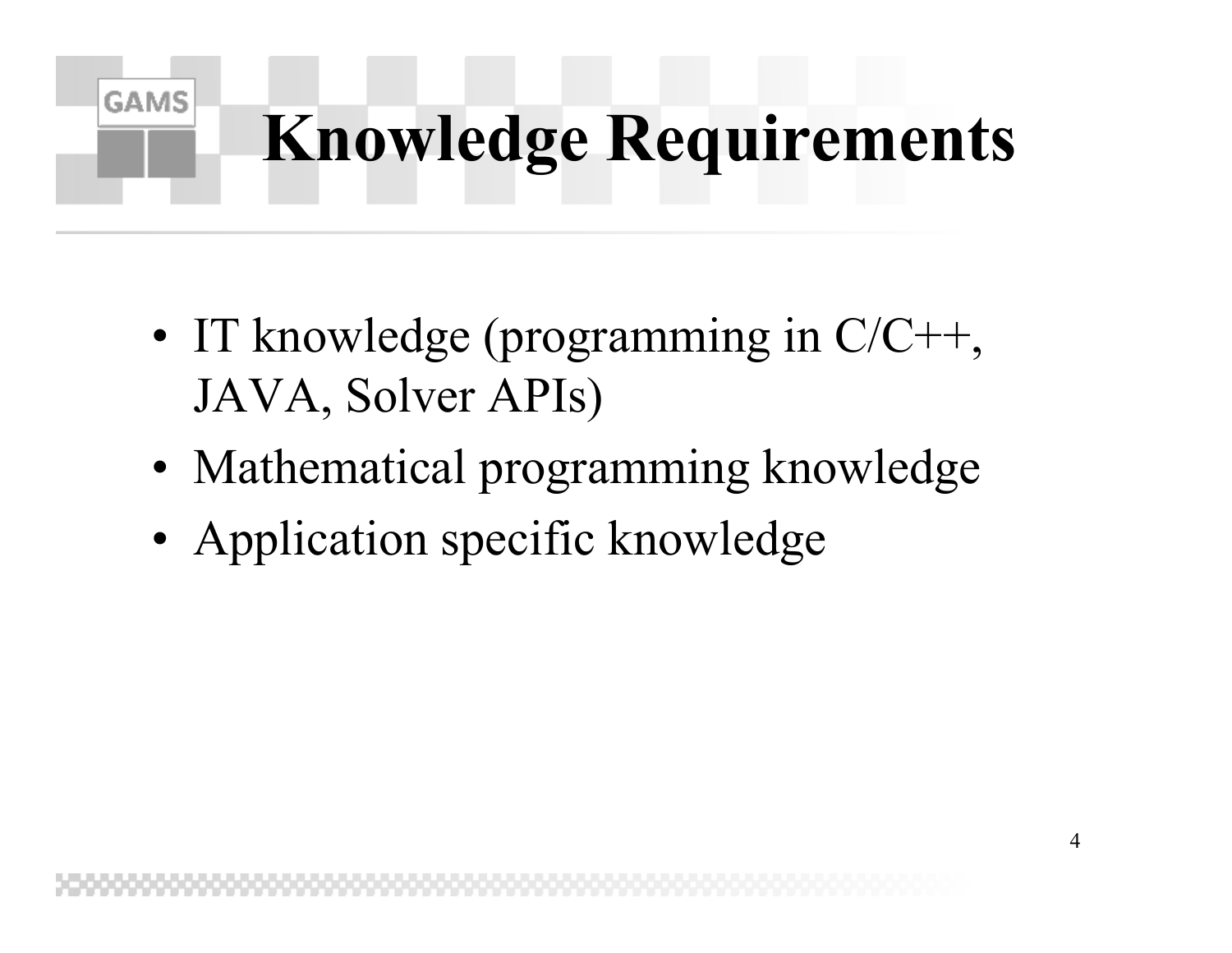# **Design Goal**

- •• Supply GAMS users with an easy access to Branch-and-cut capabilities.
- Relieve GAMS users from the burden of learning a new programming language and/or acquiring solver-specific knowledge, so that they can focus more on the design of cutting planes and heuristic algorithms.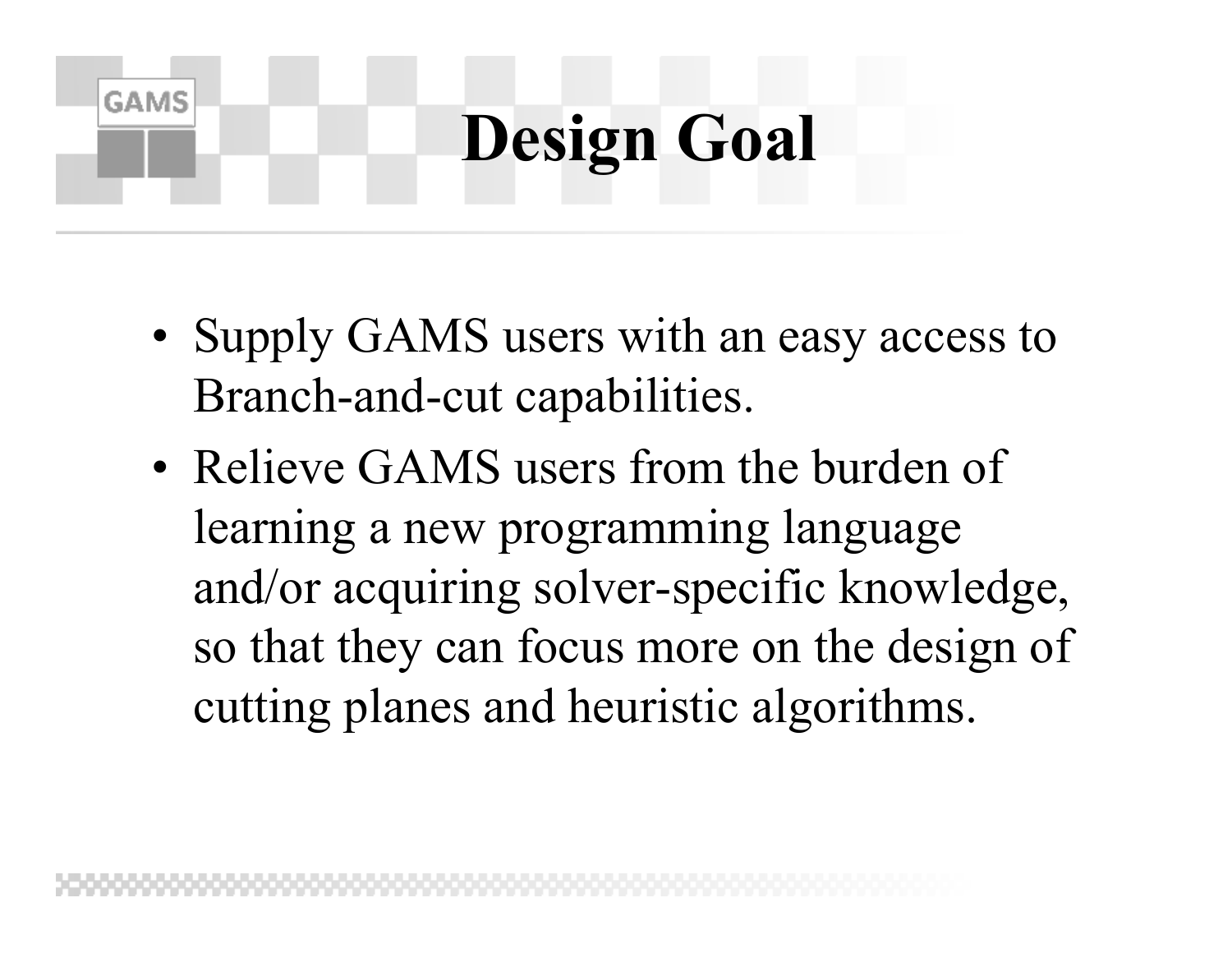# **Design Principle**

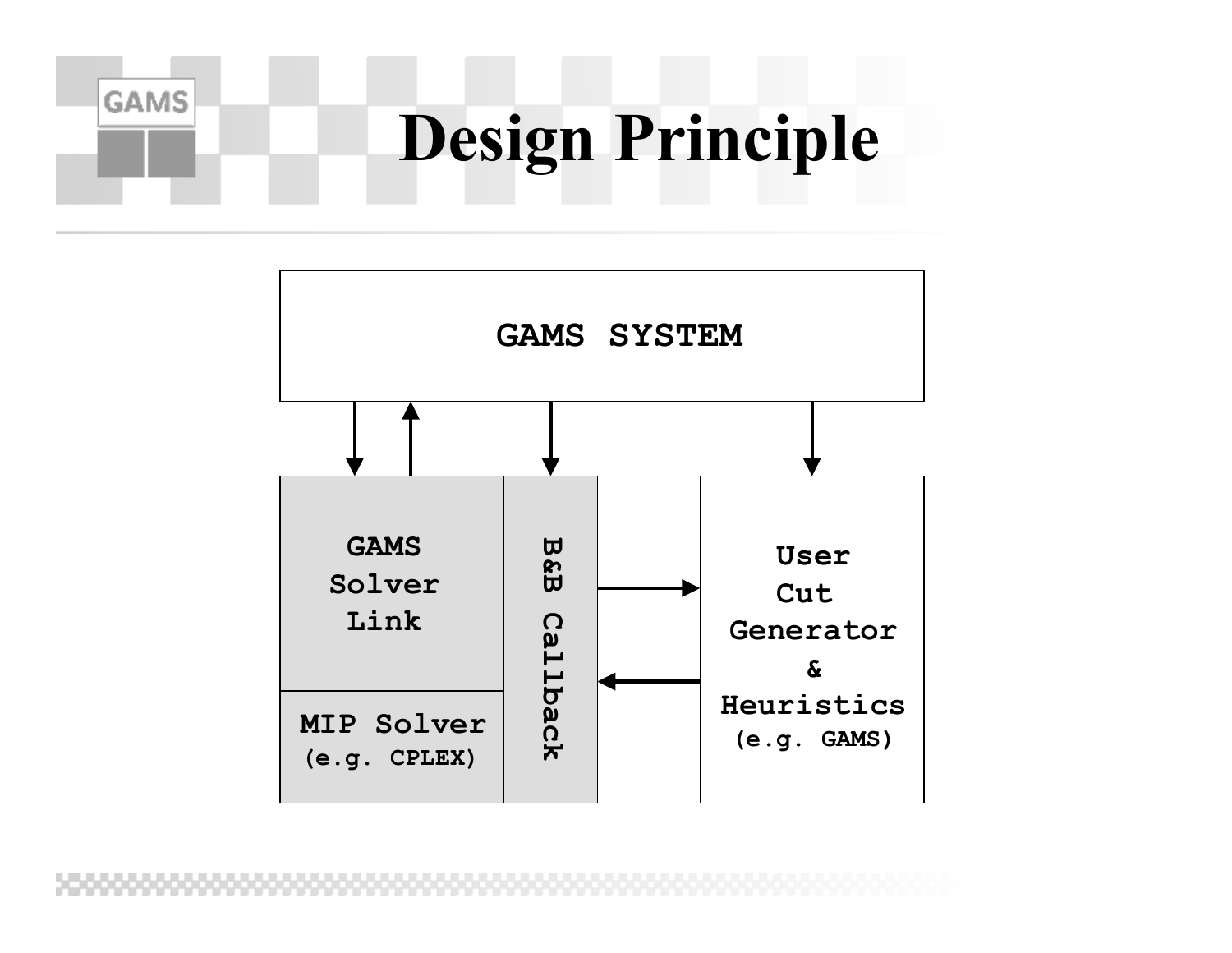# **Implementation Issues**

- •• GDX interface for information exchange
- •• Namespace mapping facility
- •• Option file support

- •• DLL/SO or GAMS support
- Incumbent solution validation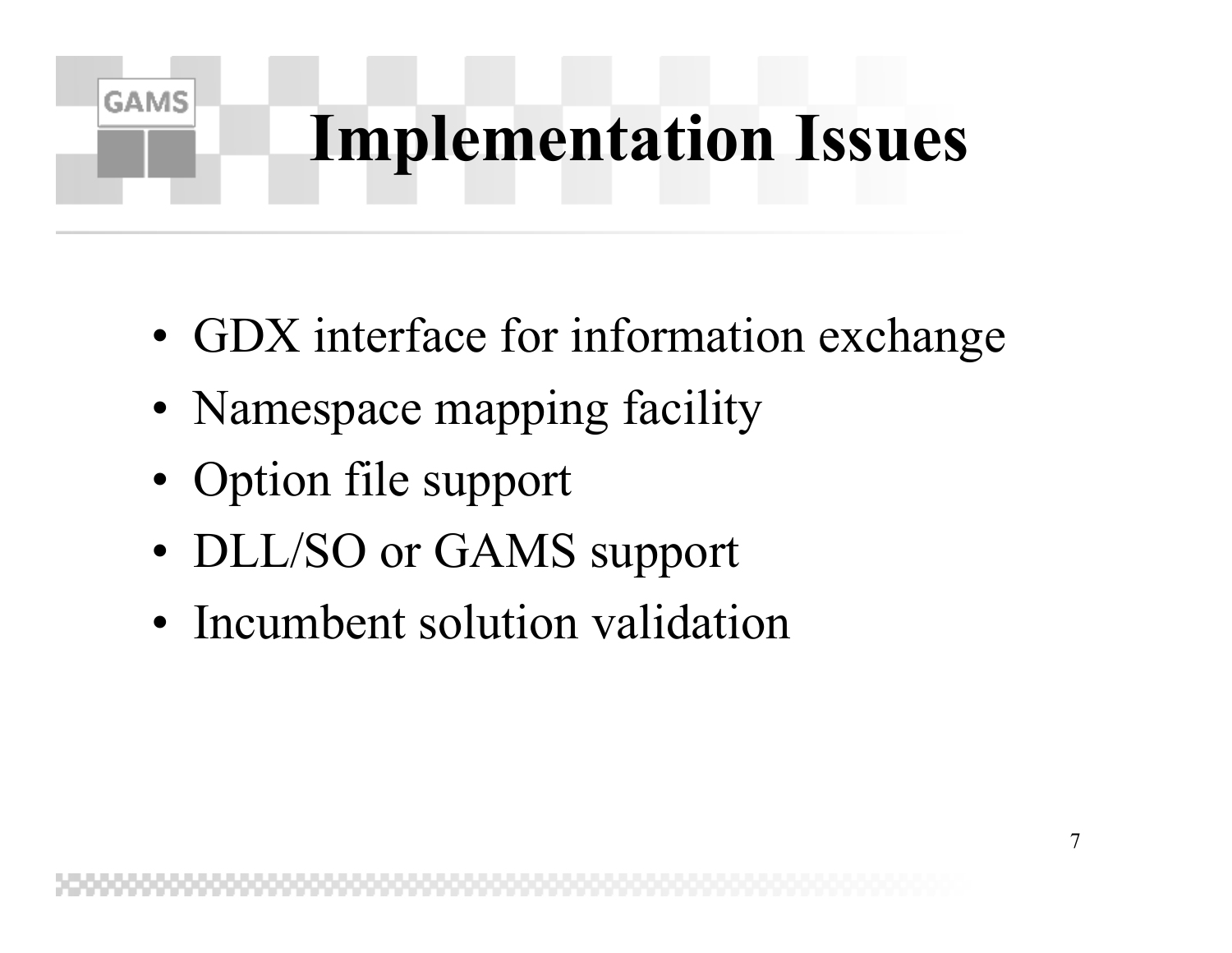# **A Steiner Tree Problem**

- • Ortega, F., Wolsey, L. 2003. A Branch-andcut Algorithm for the Single-commodity, Uncapacitated, Fixed-charge Network Flow Problem. Networks, Vol 41, 143-158
- Berlin52 from SteinLib
	- 52 nodes (16 terminals)
	- 1326 edges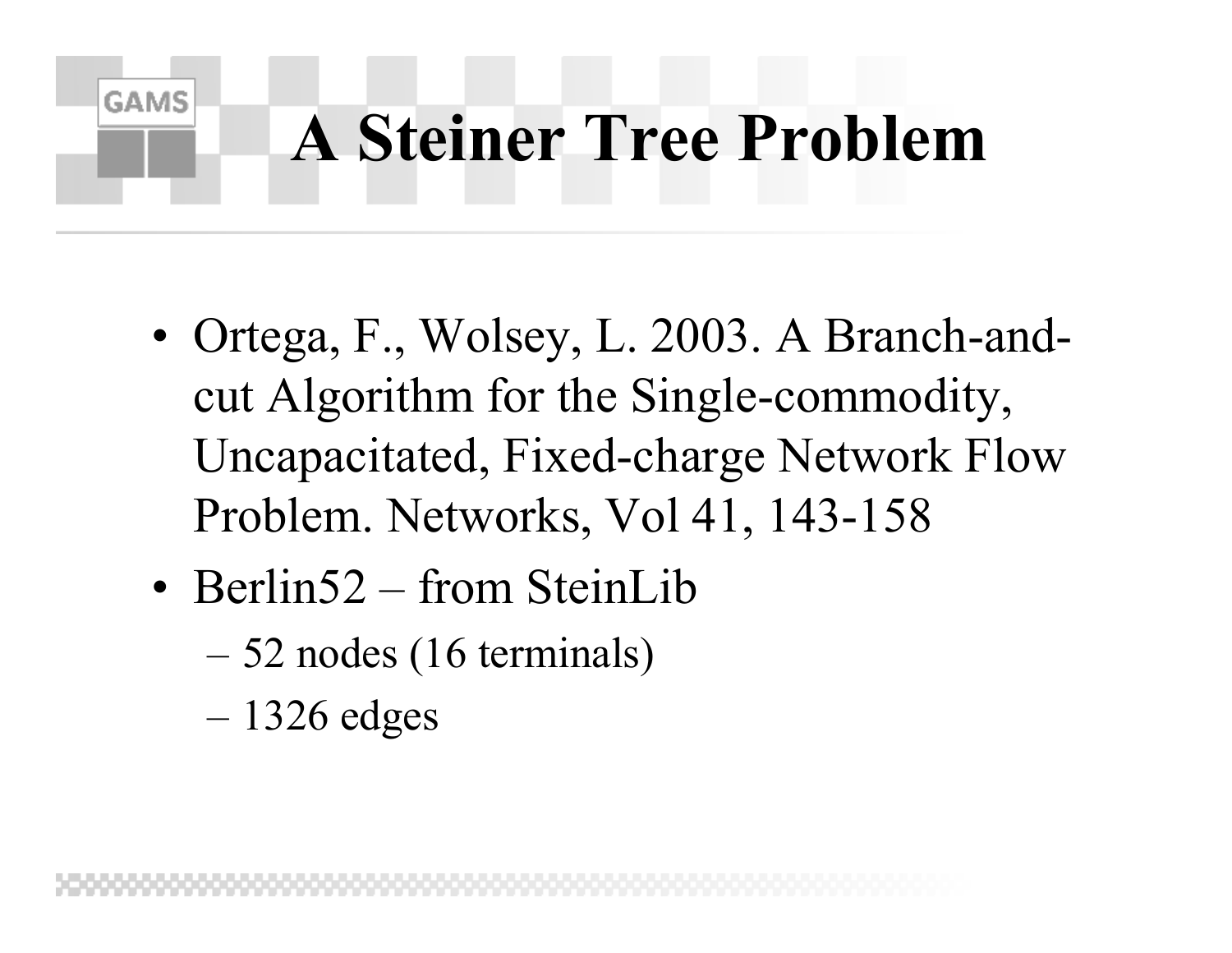### **Model Formulation**

$$
\begin{aligned}\n\min \quad & \sum_{(i,j)\in A} (c_{ij}x_{ij} + f_{ij}y_{ij}) \\
\text{s.t.} \quad & \sum_{j\in V_i^-} x_{ji} - \sum_{j\in V_i^+} x_{ij} = b_i \\
& x_{ij} \leq Uy_{ij} \quad \forall (i,j)\in A \\
& x_{ij} \geq 0 \quad \forall (i,j)\in A \\
& y_{ij} \in \{0,1\} \quad \forall (i,j)\in A\n\end{aligned}
$$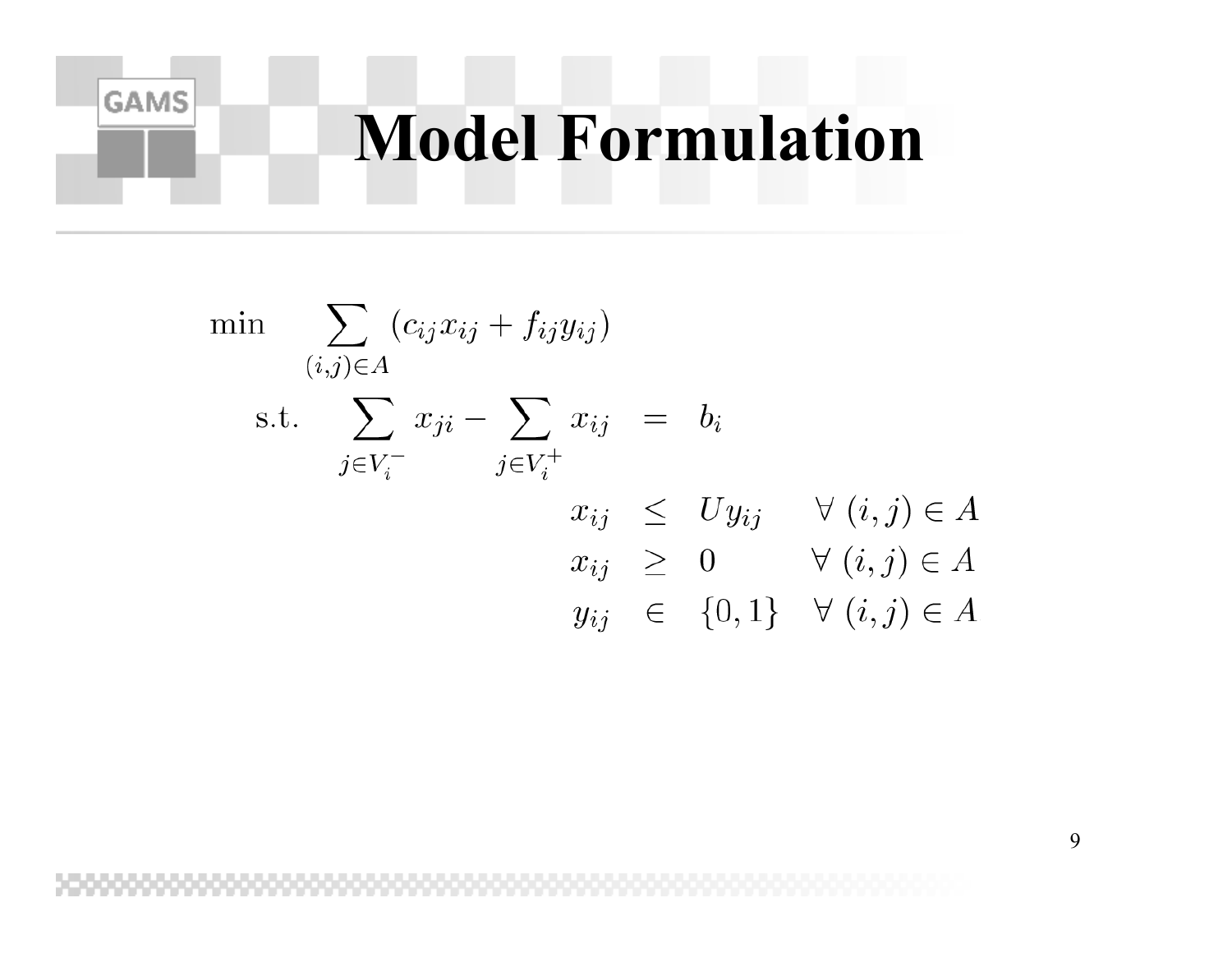# **Dicut Inequality and Separation**

• Dicut inequality:

 $\sum y_{ij} \geq 1$  $(i,j)\in\delta^-(S)$ if S $\subset$ V and b (S) >0.

• Separation:

$$
\xi = \min \left\{ \sum_{(i,j)\in A} \bar{y}_{ij} z_j (1-z_i) \; : \; \sum_{i\in V} b_i z_i > 0, \; z_i \in \{0,1\} \; \forall \; i \in V \right\}
$$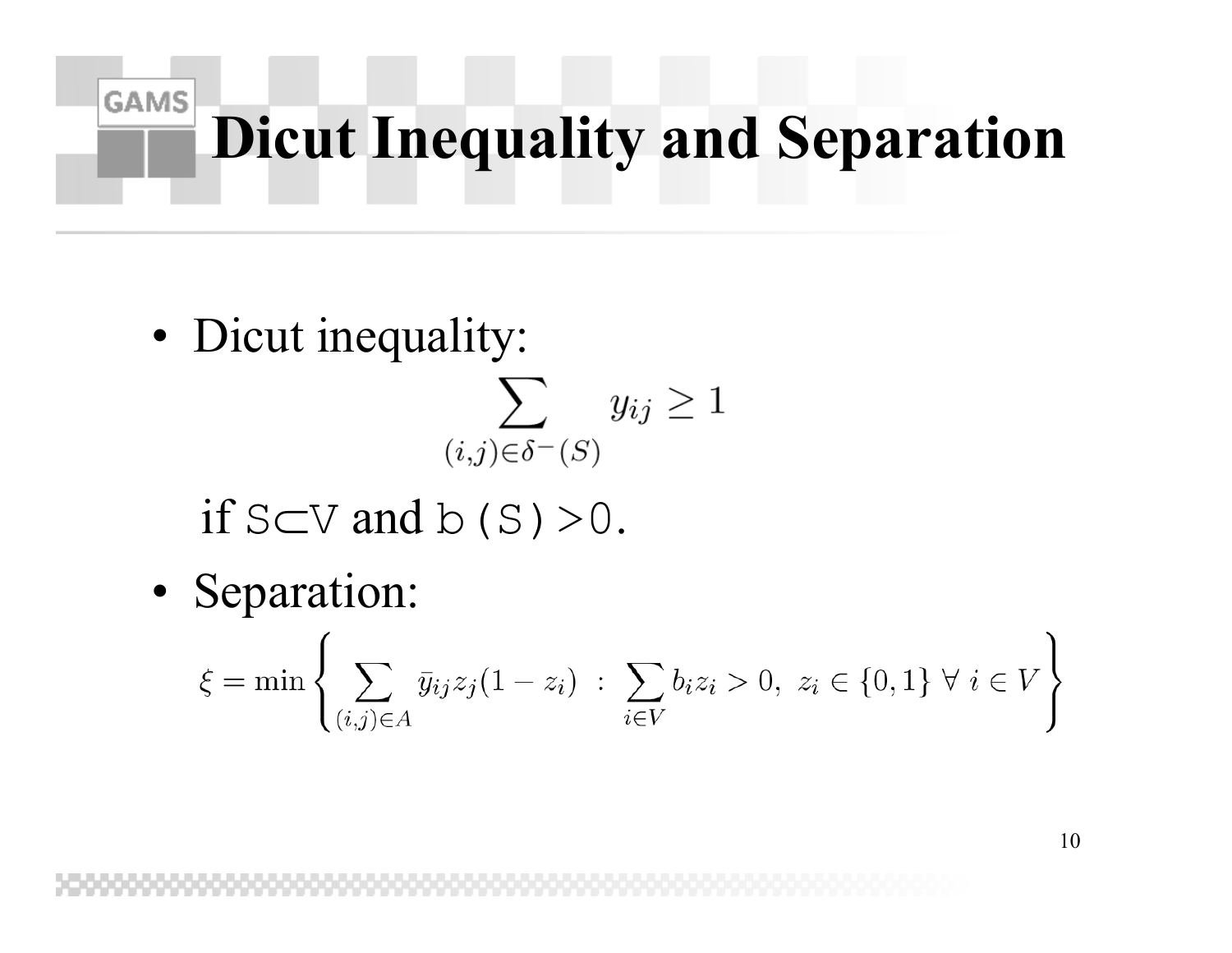# **A Simple Heuristic**

• Delete the arcs with zero values in the current fractional solution.

**GAMS** 

•• Solve the original model in a smaller scale.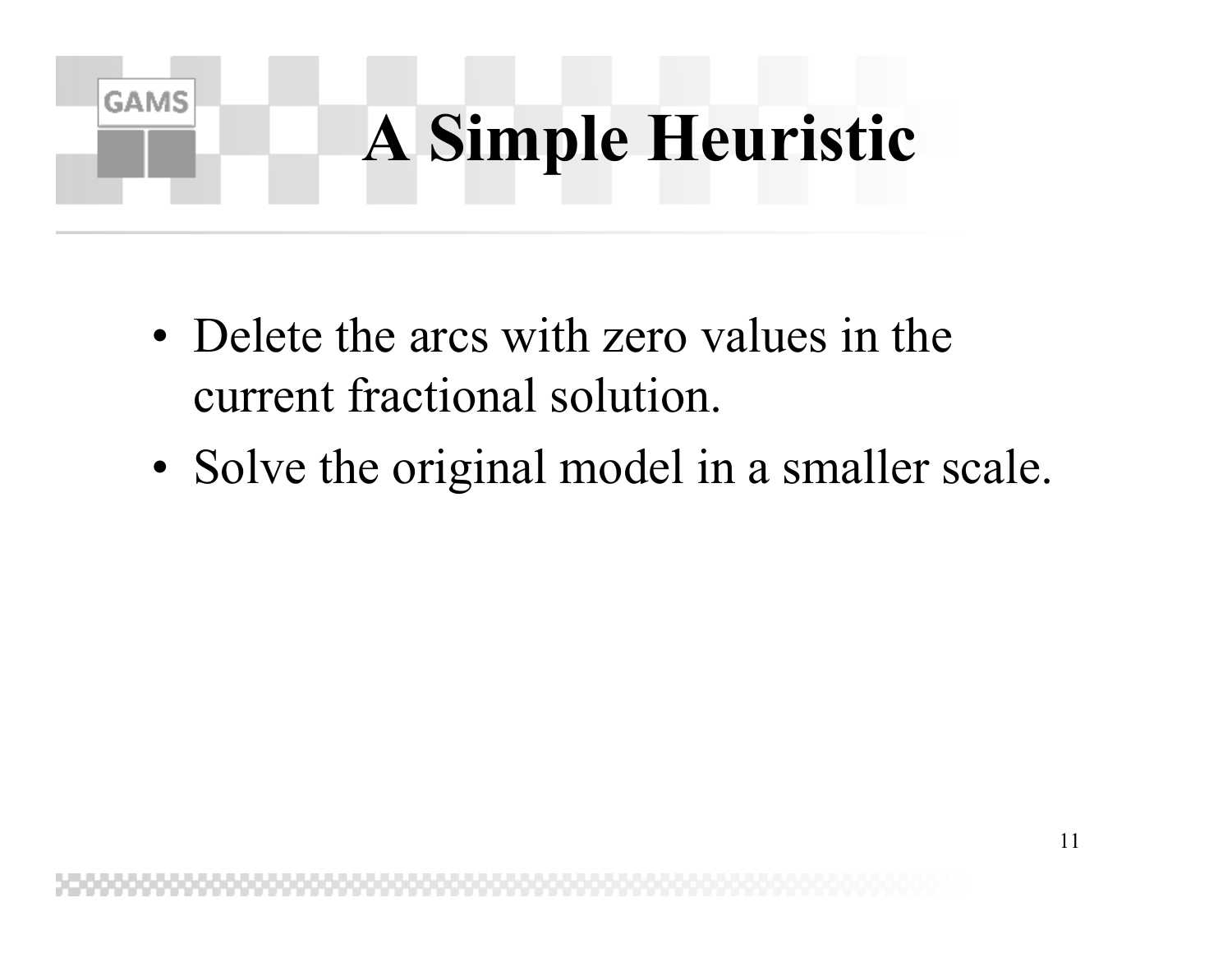# **Cut Generator in GAMS I**

**GAMS** 

**PEC:\Documents and Settings\Administrator\Desktop\Dicuts.gms**  $| \Box |$ Dicuts.gms Set nn nodes  $arc(nn, nn)$   $arcs.$  alias  $(nn, n, m)$ ; Parameter demand (nn) node demand fcost (nn, nn) fixed cost Şqdxin NetInfo.qdx  $\mathop{\textsf{S}}\nolimits$  load  $\mathop{\textsf{nn}}\nolimits$  demand f $\mathop{\textsf{cost}}\nolimits$ **Variables** ybar(nn, nn) the fractional y solution cost. binary variables  $z$ (nn); Equations Obj objective SC positive demand over the node block.  $\boxed{\text{Obj.}}$  sum (arc (m, n), ybar. 1 (m, n) \*z (n) \* (1-z (m))) = e = cost;  $|\text{SC.}$ .  $\text{sum}(n, \text{ demand}(n) * z(n))| = q = 1;$ Model Dicut / Obj, SC/: execute load 'CutCBSol.gdx' vbar=v;  $\left|\arctan\left(m,n\right)\right|$  (figure  $\left(m,n\right)$  =  $\left|\mathbf{yes}\right|$ ) Solve Dicut mini cost using MINLP;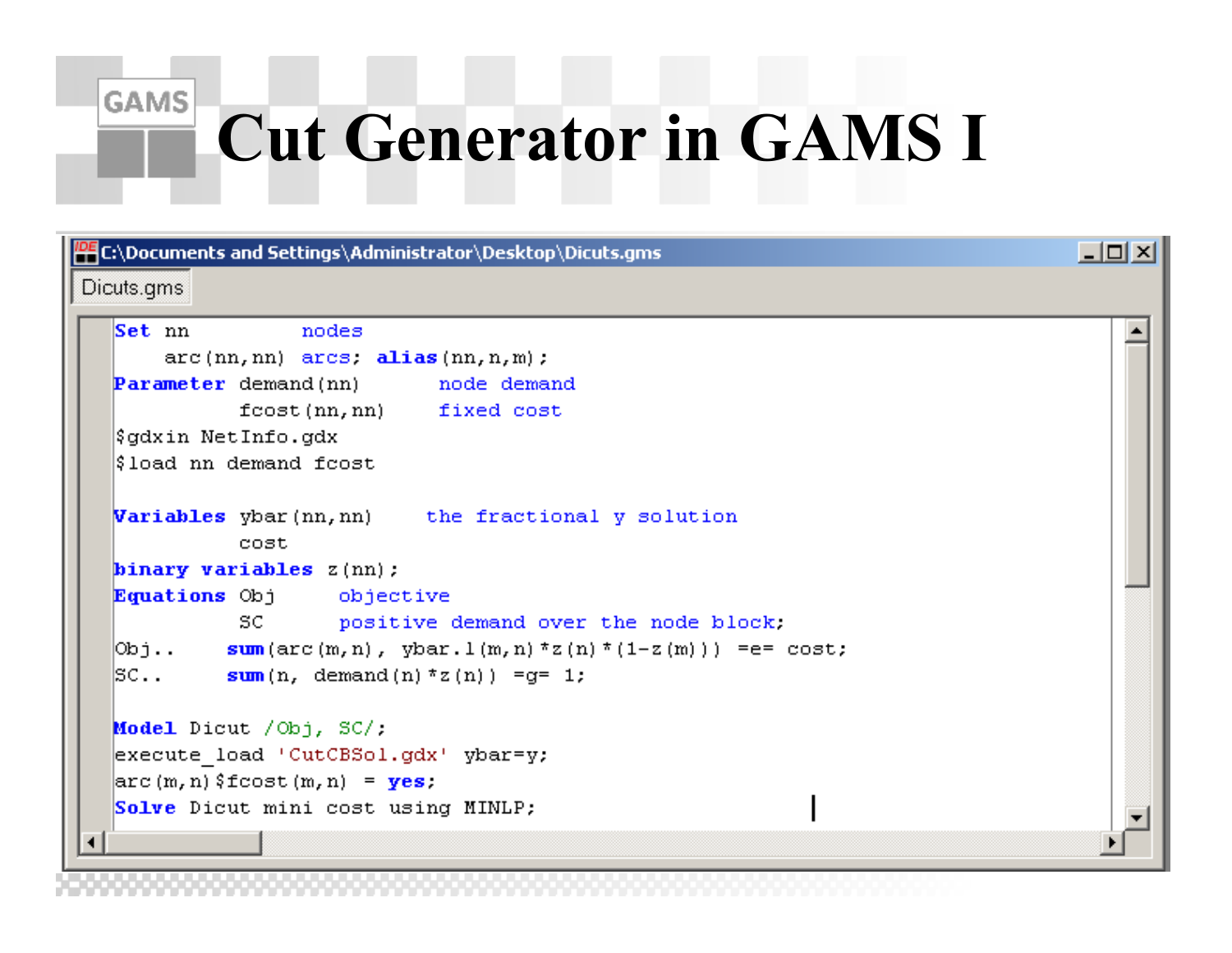#### **GAMS**

### **Cut Generator in GAMS II**

 $|$ o $|$  $\times$  $|$ 

**PHC:\Documents and Settings\Administrator\Desktop\Dicuts.gms** 

#### Dicuts.ams

```
\left|\arctan\left(m,n\right)\right| (figure \left(m,n\right) = \left|\mathbf{yes}\right|)
Solve Dicut mini cost using MINLP;
Set S(nn) Nodes in the node block; S(n) = round(z, l(n));
Set co number of cuts generated / 1 /:
Parameter CC y (cc, nn, nn) coefficient of the y variables in the cut
           CRHS (cc)
                                       cut rhs
           CSENSE (cc)the sense of the cuts
           NUMCUTS /1/;
\|if (cost.1>=1, NUMCUTS = 0;
\text{else} CSENSE(cc) = 3;
     CRHS(cc) = 1;
     CC y(cc, arc(m, n)) = not S(m) and S(n);
D a
execute unload 'CutCBCuts.gdx' NUMCUTS, CRHS, CSENSE, CC y ;
```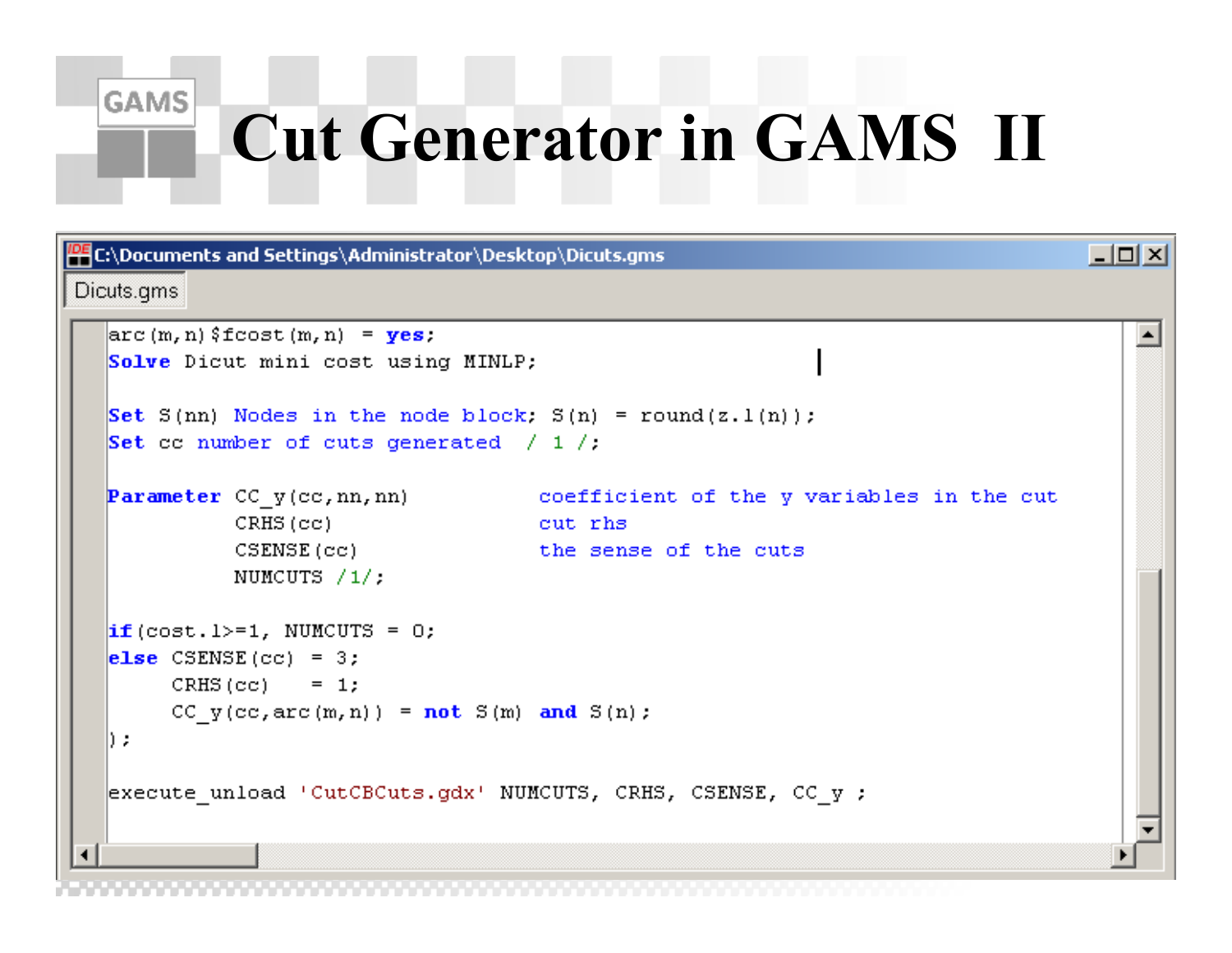#### **GAMS Convergence – Steiner Tree**

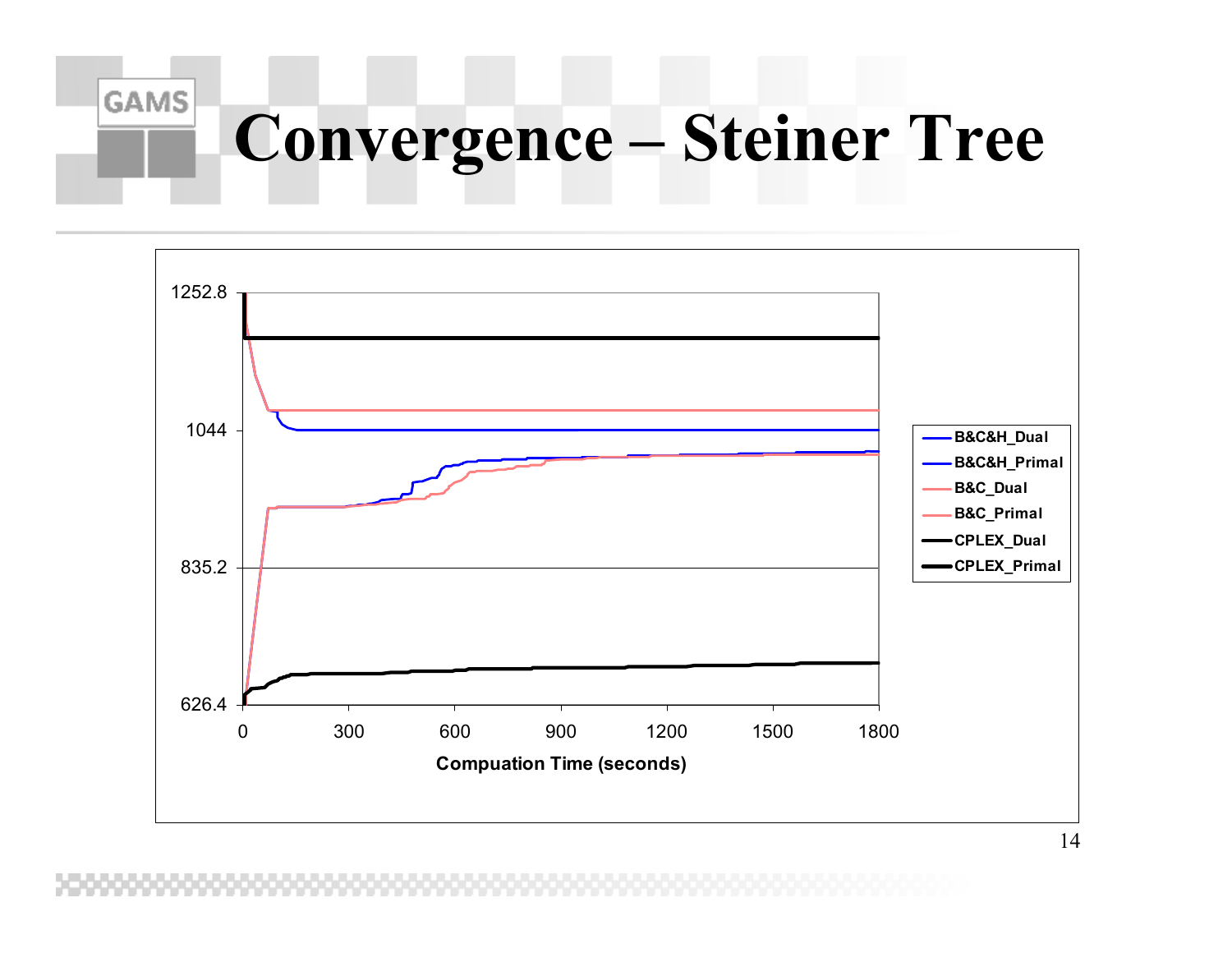## **An Oil Pipeline Design Problem**

• Brimberg, J., et. al. 2003. An Oil Pipeline Design Problem. *Operations Research*, Vol 51, 228-239

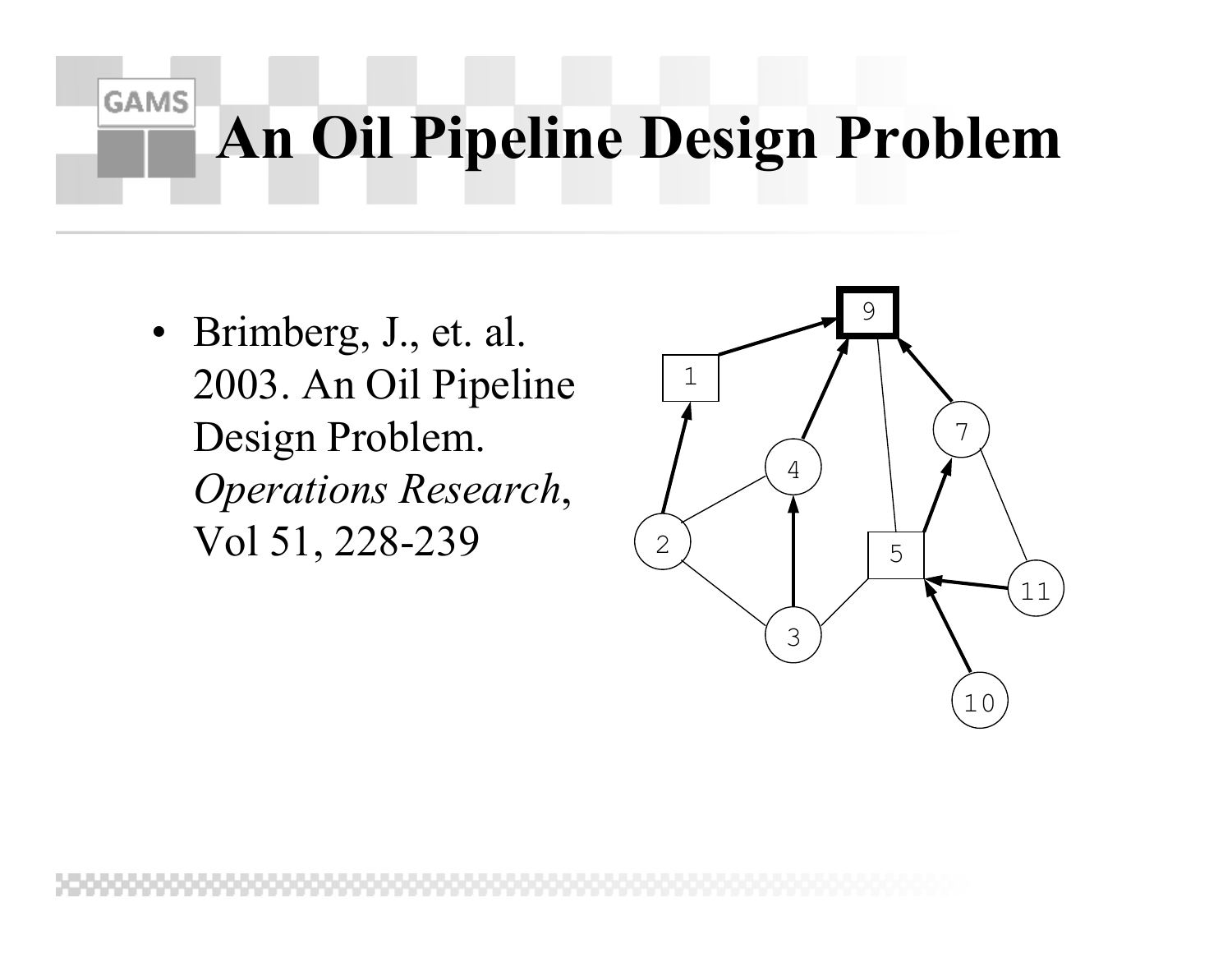# **South Gabon Oil field**

• 33 nodes

**GAMS** 

- 25 wells
- 7 connections

AGIP

 $n \times n \times n$ 

- 1 port
- 129 arcs
- 5 types of pipe

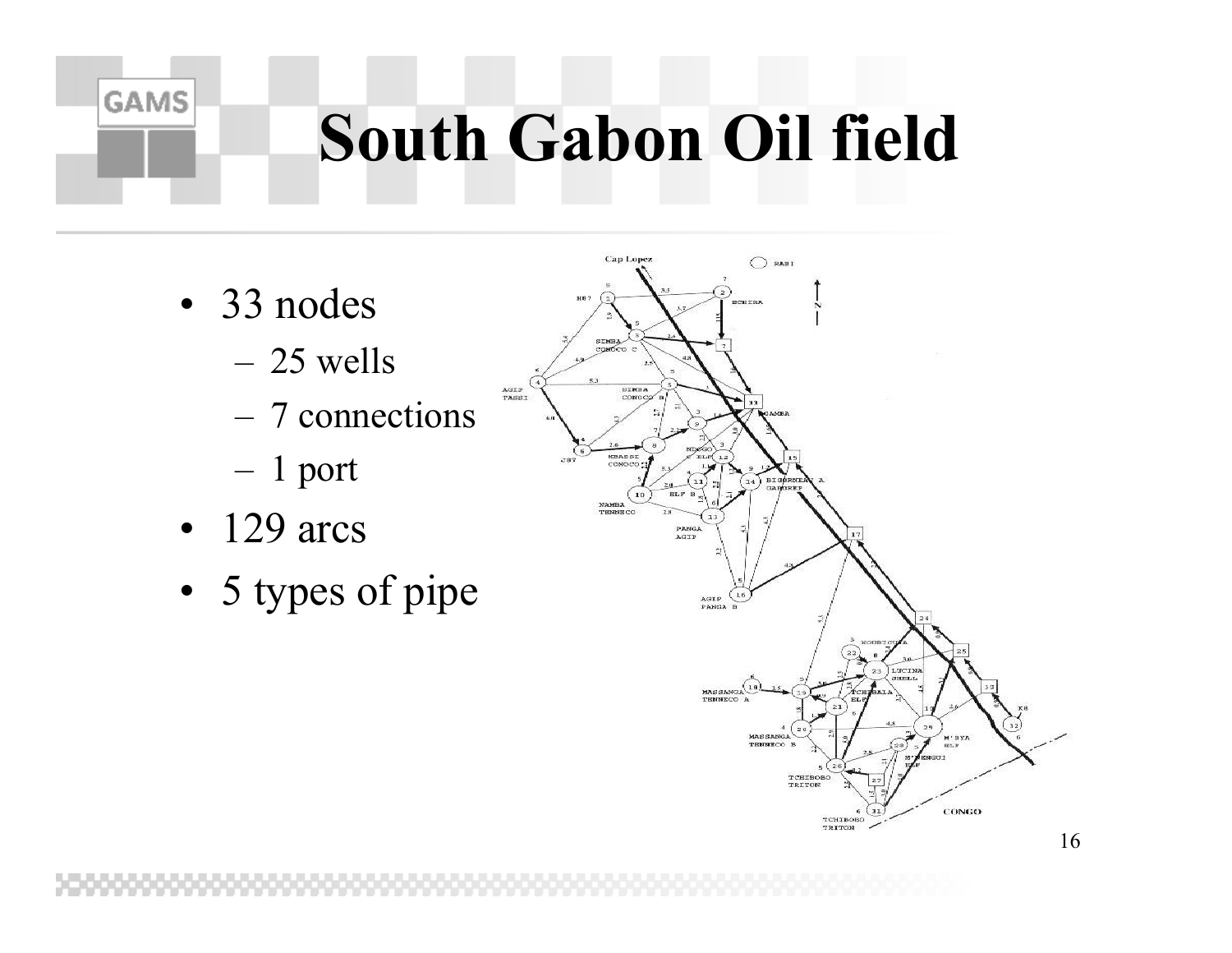### **Model Formulation**

$$
\min \sum_{(i,j)\in A} \sum_{k\in \hat{K}} E_{ij}^{k} y_{ij}^{k}
$$
\n
$$
\text{s.t.} \sum_{j\in S(i)} \sum_{k\in \hat{K}} y_{ij}^{k} = 1 \quad \forall \ i \in N \setminus \{n\}
$$
\n
$$
\sum_{j\in S(i)} f_{ij} - \sum_{j\in P(i)} f_{ji} = p_i \quad \forall \ i \in N \setminus \{n\}
$$
\n
$$
f_{ij} - \sum_{k\in \hat{K}} C^{k} y_{ij}^{k} \leq 0 \quad \forall \ (i,j) \in A
$$
\n
$$
f_{ij} \geq 0 \quad \forall \ (i,j) \in A
$$
\n
$$
y_{ij}^{k} \in \{0,1\} \quad \forall \ (i,j) \in A, \ k \in K
$$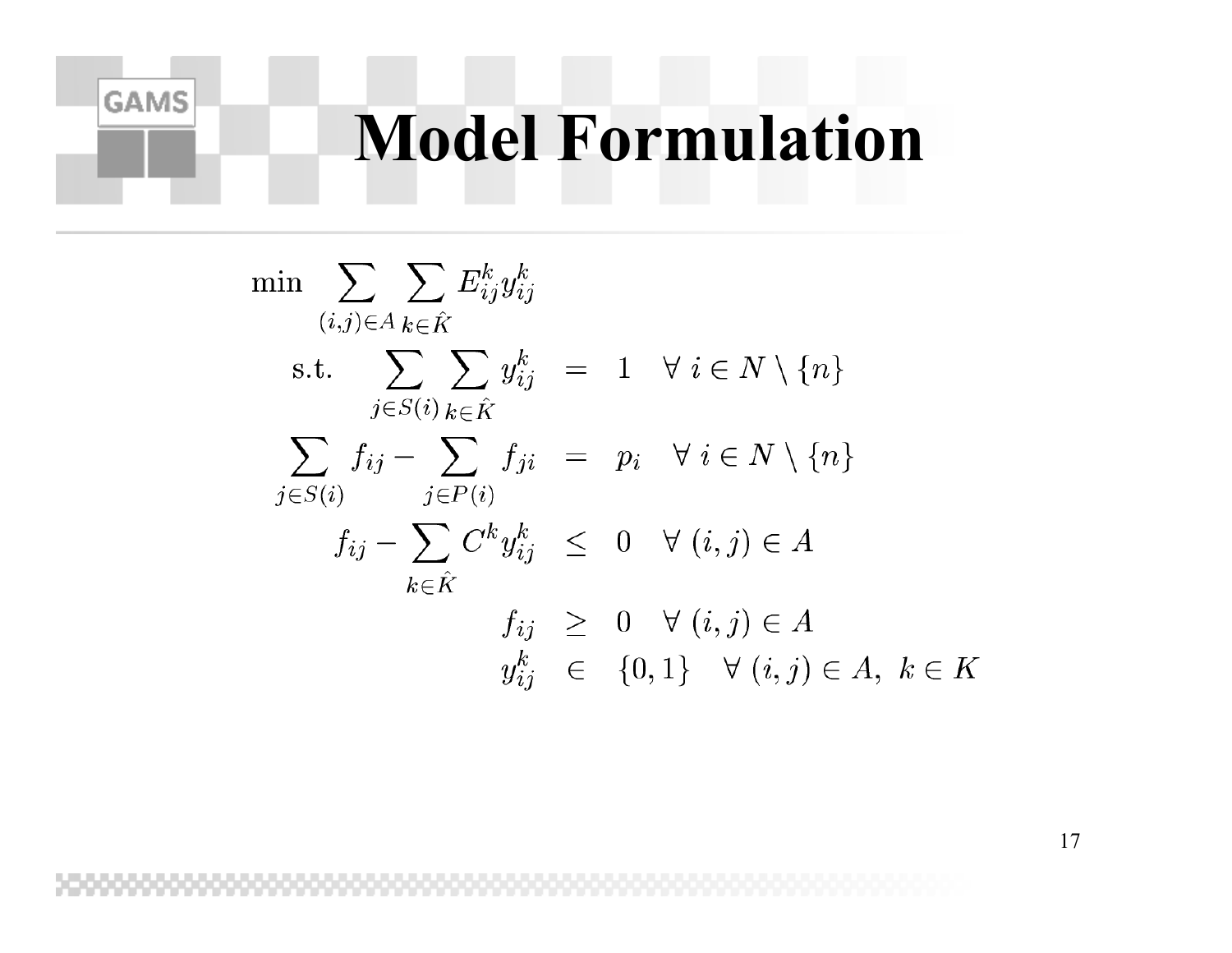# **Cost Approximation**



|              | <b>Type</b> | Type 2 | Type 3' | Гуре 4 | ype 5 |
|--------------|-------------|--------|---------|--------|-------|
| Capacity     | 5           |        | 25      | 50     |       |
| Cost         |             | 15     | 25'     |        | 65    |
| Approx. Cost | 14.5        | 15     |         |        |       |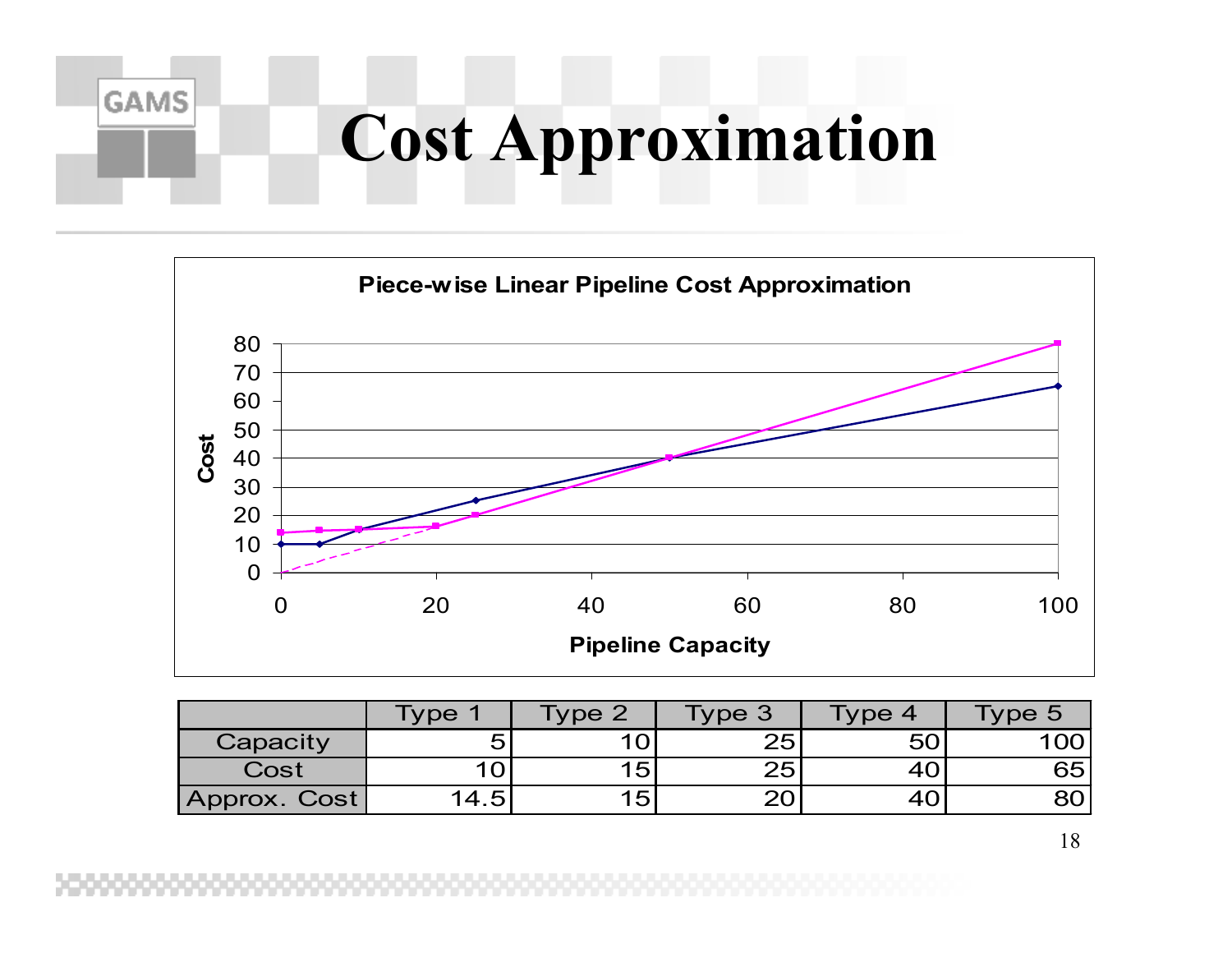### **GAMS Two-Stage Heuristic Algorithm**

•Stage One: Piecewise linear cost approximation

$$
\min \sum_{(i,j)\in A} (l_{ij}(\alpha f_{ij} + (\alpha - \beta)s_{ij}))
$$
\n
$$
\text{s.t.} \sum_{j\in S(i)} z_{ij} \leq 1 \quad \forall \ i \in N
$$
\n
$$
\sum_{j\in S(i)} f_{ij} - \sum_{j\in P(i)} f_{ji} = p_i \quad \forall \ i \in N \setminus \{n\}
$$
\n
$$
f_{ij} - C_{\text{max}} z_{ij} \leq 0 \quad \forall \ (i,j) \in A
$$
\n
$$
f_{ij} + s_{ij} - h z_{ij} \geq 0 \quad \forall \ (i,j) \in A
$$
\n
$$
f_{ij} \geq 0 \quad \forall \ (i,j) \in A
$$
\n
$$
s_{ij} \geq 0 \quad \forall \ (i,j) \in A
$$
\n
$$
z_{ij} \in \{0,1\} \forall (i,j) \in A
$$

•Stage Two: Layout fixing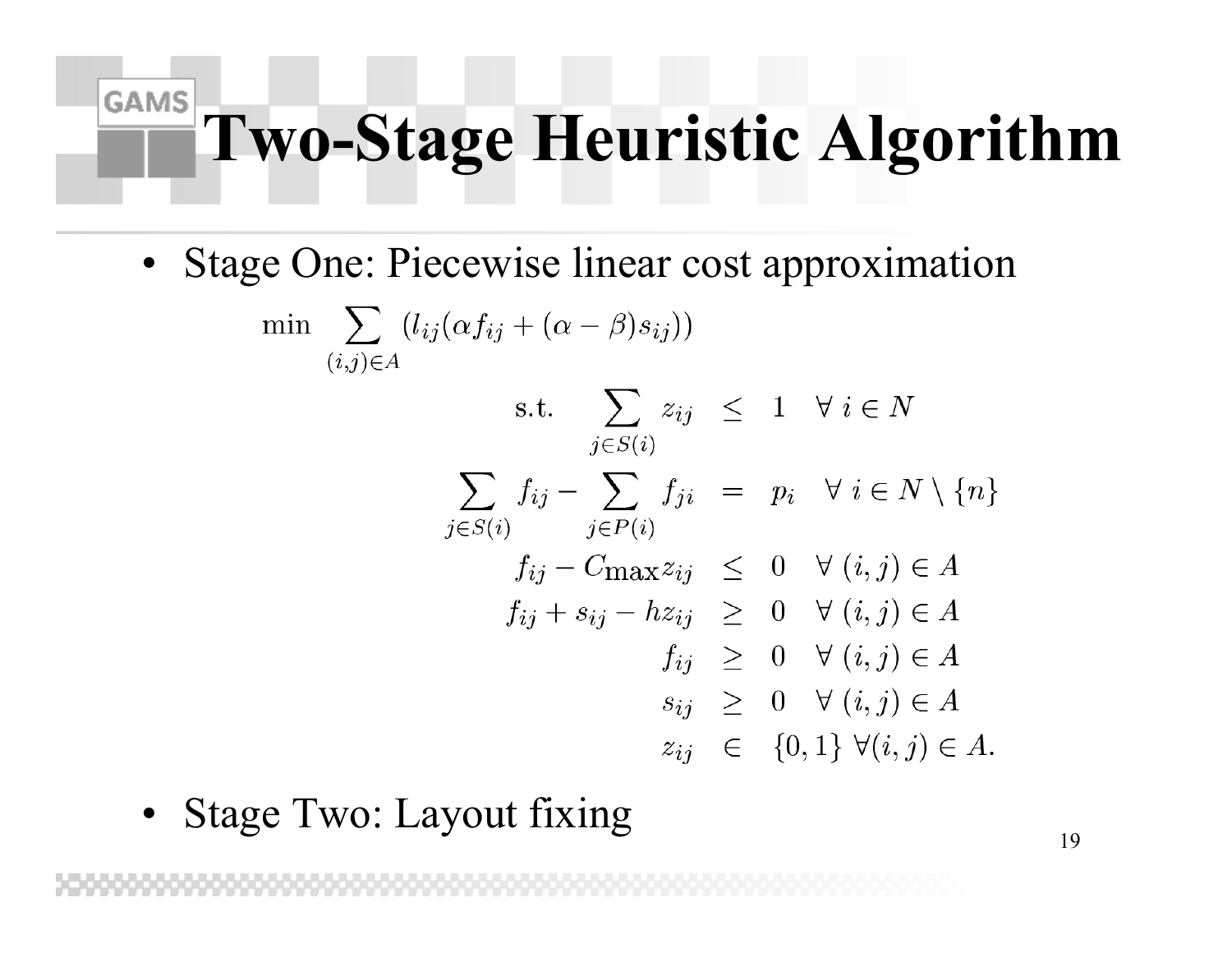# **Cutting Plane Generation**

•• Valid cut inequality

$$
\sum_{i \in W} \sum_{j \in N} \sum_{k \in K} E_{ij}^k y_{ij}^k \ge V_{\text{st}}
$$

• Generation

**GAMS** 

 $W_i = \{j \mid j = i, \text{ or } j \text{ is a descendant of } i\}$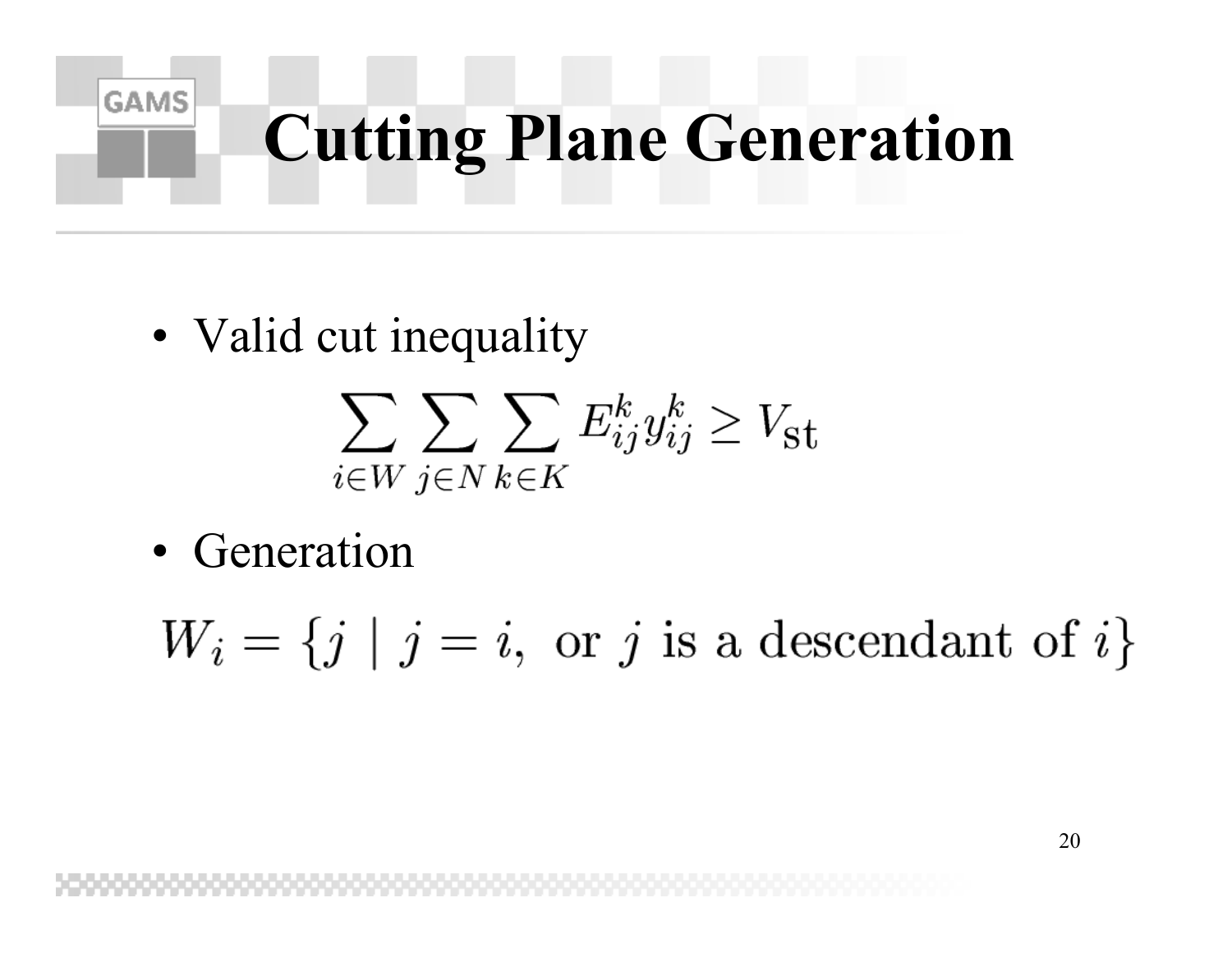### **GAMS Convergence – Pipeline Design**